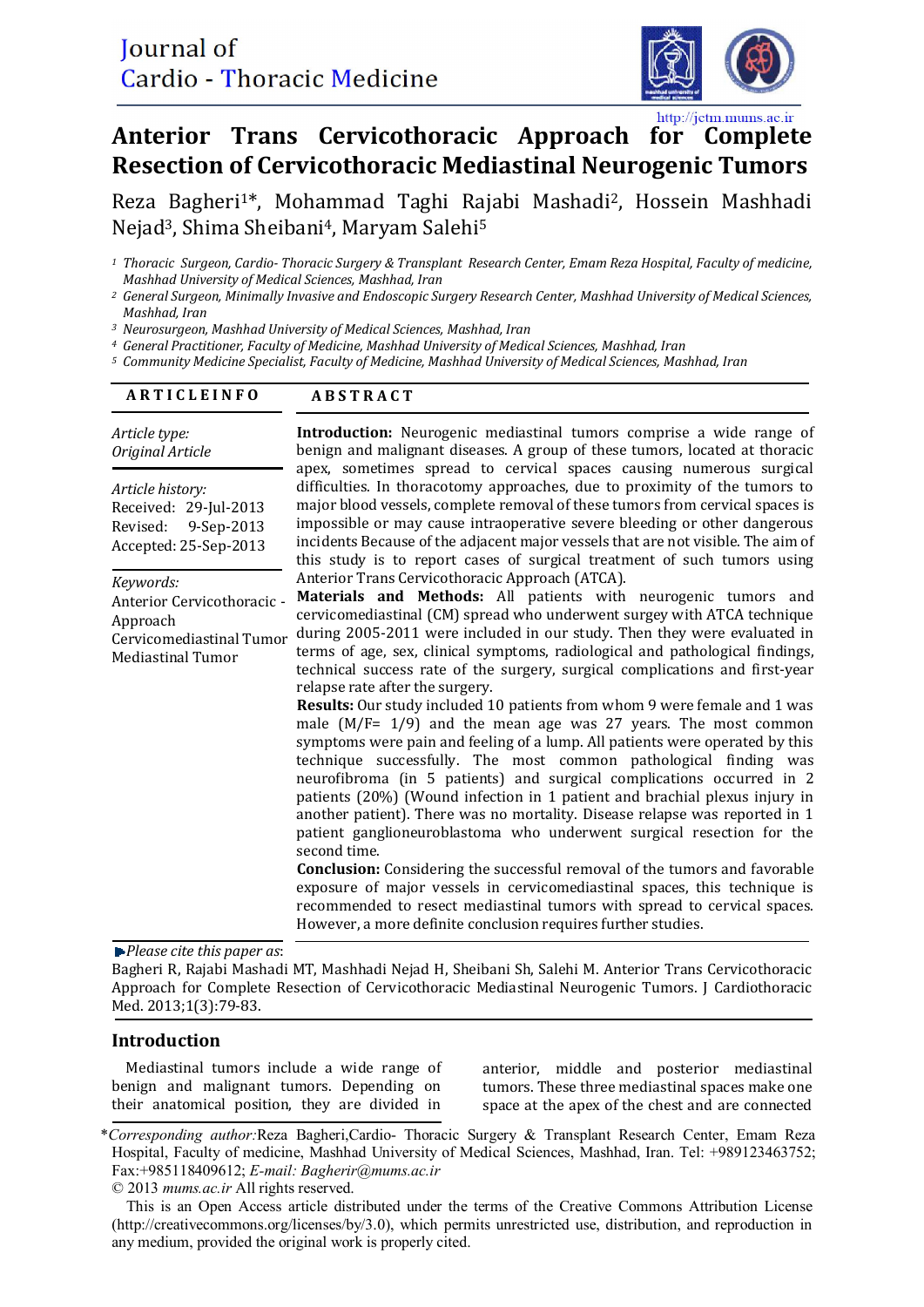to cervical spaces. Sometimes a group of tumors located at the apex of the chest spread to cervical spaces causing numerous surgical difficulties (1).

In thoracotomy approaches, due to proximity of the tumors to major blood vessels, complete removal of these tumors from cervical spaces is impossible or may cause intraoperative severe bleeding or other dangerous incidents for adiacent major vessels that are not visible (2).

The aim of this study is to evaluate the role of Anterior Transthoracic Approach in total removal of the tumors in one step and without changing patient's position.

#### *Surgical technique*

The patient is placed at supine position with the neck hyperextended and rotated to the opposite site. A bloster is placed behind patient's shoulders to allow surgeon for better view the surgical site. Then the skin of mastoid or xiphoid is prepared using betadine.

Initially cervical spaces are dissected totally by an oblique incision on the neck starting from lateral border of Sternocleidomastoid muscle (SCM) then the incision is continued partially to the sternum. To provide better exposure, scapula head is resected on the site of the lesion. Partial sternotomy and mediastinal space dissection is done and, whenever required, for the complete removal of the tumor the procedure is completed with an anterior thoracotomy incision at the forth space. Figure 1 shows the incision image in patients. 



**Figure 1.** Incisional view of Anterior Trans Cervicothoracic Approach. 

## **Materials and Methods**

In a case series study ,all patients with mediastinal neurogenic tumor and cervical spread who underwent surgery with ATCA were evaluated in terms of age, sex, clinical symptoms, radiological and pathological findings, technical success rate of the surgery, surgical complications and first-year relapse rate after the



Figure 2. Shows an X-ray image of a Mediastinal neurogenic tumor. 



**Figure 3.** Shows the MRI image of the Mediastinal neurogenic tumor. 

surgery. The results were analysed by SPSS software ver. 11.5.

#### **Results**

Our study included 10 patients from whom 9 were female and 1 was male  $(M/F=1/9)$  and the mean age was 27 years old. The most common symptoms were pain and feeling of a lump at the base of the neck and upper extremities. All patients underwent CXR, CT-scan and MRI prior to the surgeries.

Figure 2 shows an X-ray image of a neurogenic tumor with spread to cervical space in a 20 year old female and Figure 3 shows the MRI image of the same lesion.

All patients were operated on with the same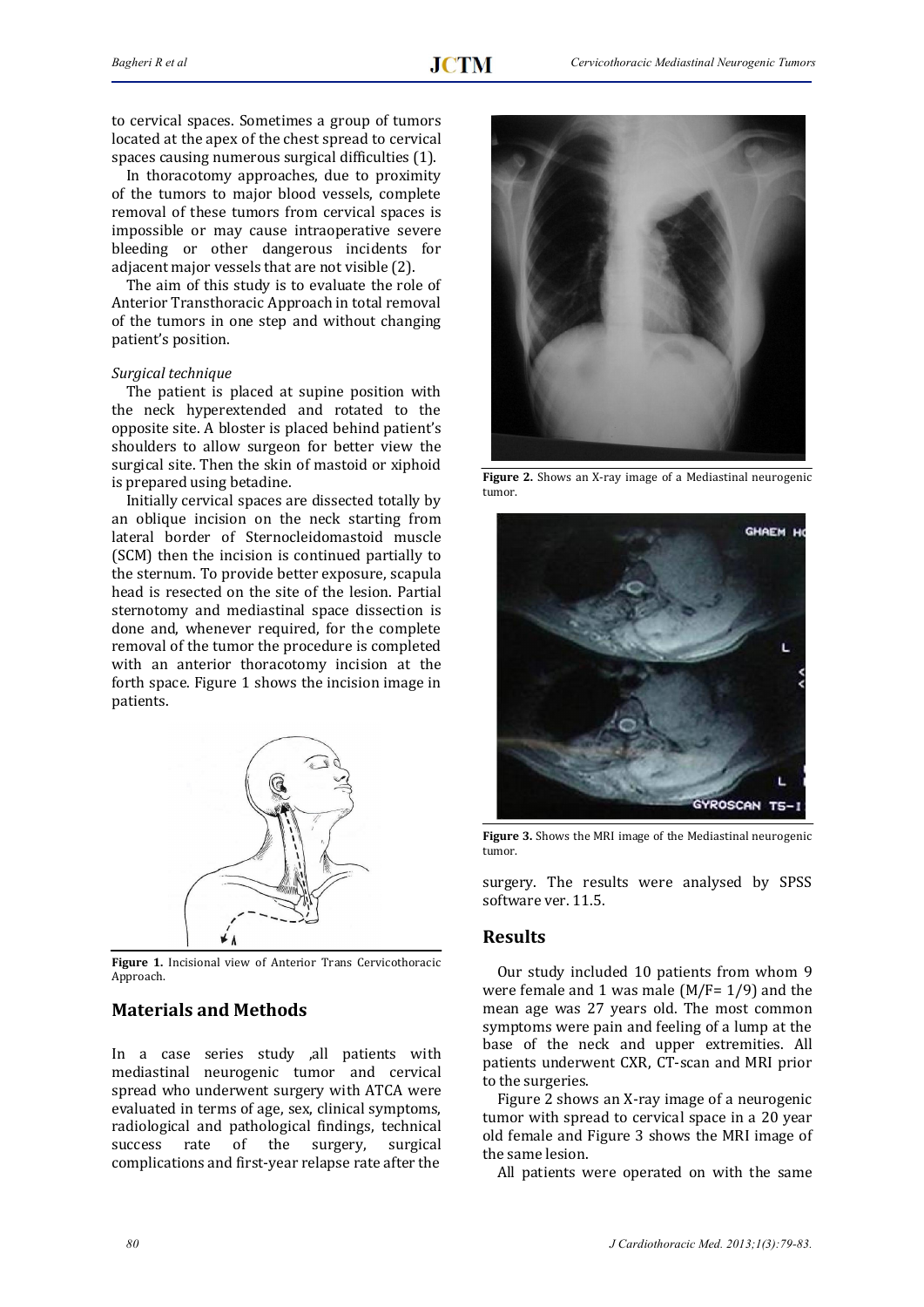

**Mediastinal** part of tumor

Figure 4. Shows an intraoperative image of a patient with Mediastinal neurogenic tumor.

surgical technique and the success rate was 100%. 

Figure 4 shows an intraoperative image of a patient and Figure 5 indicates macroscopic image of patients after the surgery. All operations were assisted by a neurosurgeon. Pathology findings revealed neurofibroma in 5 patients, ganglioneurobalstoma in 3 and schwannoma in 2 patients. Surgical complications were reported in 2 patients including wound infection in 1 patient and brachial plexus injury in another patient who was treated with postoperative physiotherapy. There was no perioperative mortality. During the one-year post-op follow up one case of relapse was reported in a patient with ganglioneuroblastoma and the patient was again operated.



Figure 5. Indicates macroscopic image of patients after the surgery. 

### **Discusscion**

The first use of this technique was reported in 1963 by Steenburg.R.W *et al* in a patient with severe damage to subclavian arteries. They used this technique successfully to control bleeding and to repair damaged vessels (3). This technique

was later used to eliminate bronchogenic tumors with thoracic inlet involvements and it was believed that the ability to repair subclavian vessels following total resection of tumors is an important advantage of this technique  $(4)$ . Inspired by this approach in eliminating bronchogenic tumors, this technique gradually became common to remove non-bronchogenic tumors of the thoracic inlet (5). Inaccessibility to thoracic apical great vessels (Aorta and Subclavian arteries) is a major problem that surgeons face in removing mediastinal tumors with spread to cervical space and is often associated with potential surgical risks such as intraoperative vessel injuries. In addition to that, posterolateral thoracotomy dissection of the cervical part of the tumor is performed blindly and may lead to serious problems. Therefore, this technique has been recommended to remove cervicomediastinal tumors and many surgeons have reported its benefits. Using this technique, Vanakesa has achieved success in removing cervicomediastinal tumors (5). Pranikoff.T *et al* reported using this method in resection of massive mediastinal neuroblastomas with apresd to cervical space. They've considered the better view of great vessels as an important advantage of this technique (6). Korst.R.J *et al* have described results of the resection of mediastinal tumors with cervical space spread and noted that they used this technique in one phase, without changing patient's position and completely safe (7). Blanco.E *et al* also reported a successful removal of a massive cervicomediastinal angioleiomyoma with this technique and mentioned that blind dissection with posterolateral thoracotomy approach could be associated with serious threats (8). Kanzakim et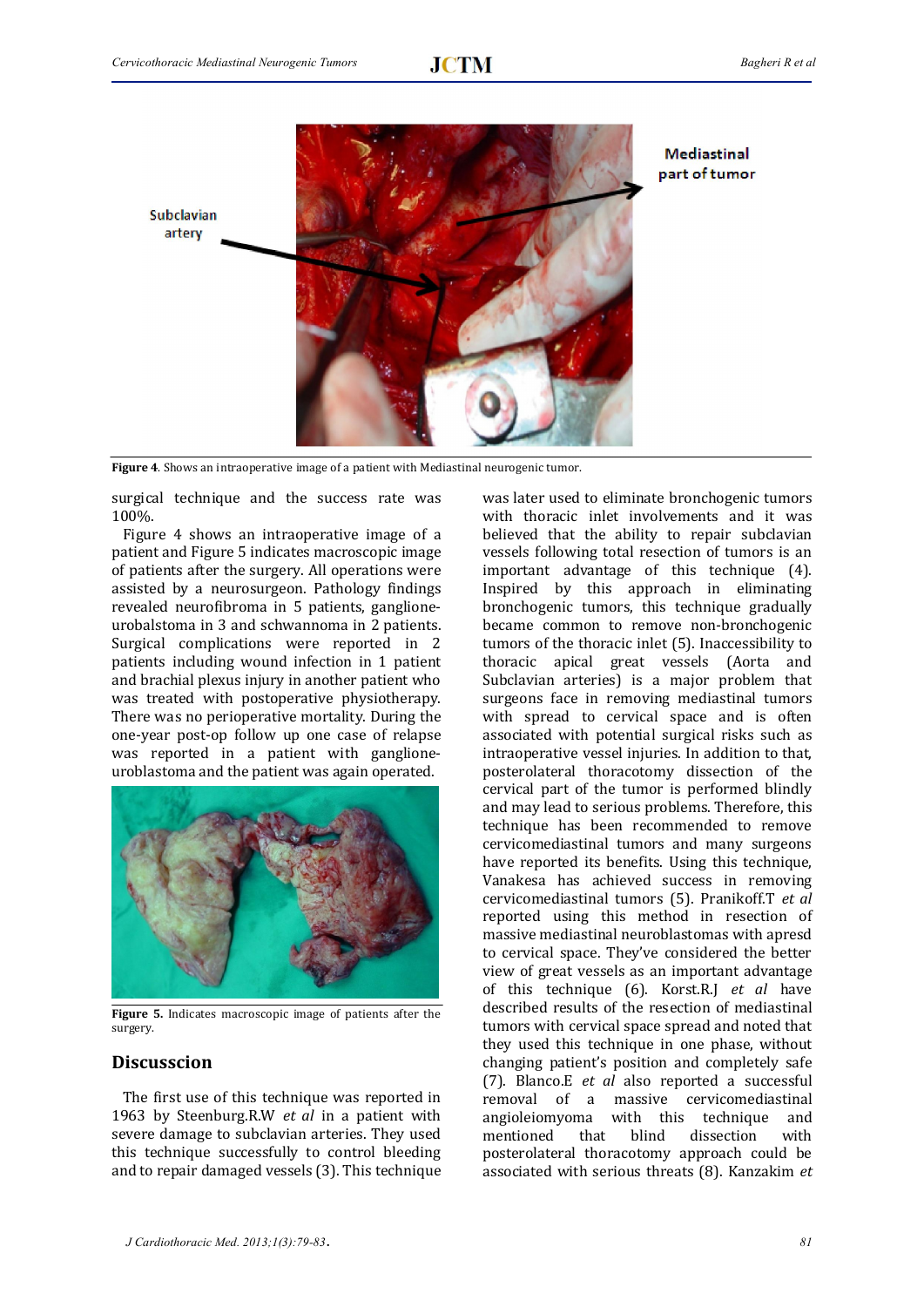*al* also removed a cervicomediastinal dumbbell shaped schwannoma with this technique, they mentioned that the two cervical and mediastinal parts of these tumors are often connected and due to their severe adhesion to adjacent elements (specially major vessels), blind surgical interventions are associated with lethal incidents but with this method tumors can be removed totally and in one step (9). Watanabest *et al* also reported using Figure-L unilateral ministernotomy technique to remove similar tumors  $(10)$ . On the other hand, other techniques have benn suggested to eliminate similar lesions, for instance Akashi et al have presented a method in which intrathoracic part and mediastinal apex are released by means of VATS and then the tumor is fully removed with a supraclavicular incision (11). Another technique to remove cervicomediastinal tumors is presented by Verbeke.S.J *et al* in which Transmanubrial Osteomuscular Sparing Approach is used to remove these tumors completely. They pointed out that with this technique subclavian vessels and brachial plexus are better viewed (12). Uchiyama et al have reported using infrasternal mediastinoscopic surgery to remove anterior and superior mediastinal tumors. In fact, they benefited thoracoscopic technique in order to dissect the mediastinal part and after releasing the tumor from mediastinal elements it was fully removed with a cervical dissection(13).Marcell Migliore *et al* also reported using videomediastinoscopy in patients with medullary carcinomas in which, bleeding complication rate is lower in comparison to other techniques and can be used to control bleeding and repair damaged vessels (14). Federica De et al used this technique in pediatric cervicothoracic tumors with spread to cervical spaces (neuroblastoma, ganglioneuroblastoma, schwann cell tumors) and reported that the technique is safe with good bleeding control  $(15)$ .

At 2007, Langner E et al conducted a study on patients with mediastinal lymphangioma and noted that in patients with cervical cystic hygroma, mediastinal spread of cyst is evaluated and surgical resection of the tumor by cervical incision is useful (16).

## **Conclusion**

Considering the fact that this technique enables surgeons to successfully remove cervicomediastinal tumors, this method is recommended. However, due to lack of similar experience in our country further studies should be conducted to present probable advantages and disadvantages of this technique.

# **Acknowledgements**

The authors would like to thank vice chancelleryof research, Mashhad University of Medical Sciences, Mashhad, Iran.

## **Conflict of interests**

The authors have no conflict of interests.

## **Refrences**

- 1. Vanakesa T, Goldstraw P.Antero-superior approaches in the practice of thoracic surgery. Ann Thorac Surg 1993;15: 611-8.
- 2. Kamal A, Mansour A. Extended Resection of Bronchial carcinoma in the superior pulmonary sulcus. In: Schield TW, editor. General Thoracic Surgery. 6th ed. Philadelphia: lippincott Williams & wilkins; 2005. P. 547-8.
- 3. Steenburg Rw, Ravitch Mm.Cervico-Thoracic approach for subclavian vessel injury from compound fracture of the clavicle consideration of subclavian-axillary exposure. Ann Surg 1963; 157: 839-46.
- 4. Dartevelle PG, Chapelier AR, Macchiarini P, Lenot B, Cerrina J, Ladurie FL, et al. Anterior transcervical-thoracic approach for radical resection of lung tumors invading the thoracic inlet. Thoracic Cardiovasc Surg 1993;105:1025-34.
- 5. Macchiarini P, Dartevelle P, Chapelier A, Lenot B, Cerrina J, Ladurie FL, et al. Technique for resecting primary and metastatic non bronchogenic tumors of the thoracic outlet. Ann Thoracic Surg 1993; 55:611-8.
- 6. Pranikoff T, Hirschl RB, Schnaufer L.Approach to Cervicothoracic neuroblastomas via anterior trans cervicothoracic approach.Pediatr Surg 1995; 40: 546-8.
- 7. Korst RJ, Burt ME. Cervicothoracic Tumors: Results of resection by the anterior trans cervicothoracic approach. Thorac Cardiovasc Surg 1998; 115: 286-95.
- 8. Coscarón Blanco E, Gómez González JL, Blanco Pérez P, Cañizo Alvarez A, Benito González F, Flores Corral T. Cervico thoracic angiomyolipoma:an unusal tumor located at a site difficult to reach for surgery. Acta Otorrinolaringol Esp 2004; 55: 148-51.
- 9. Kanzaki M, Ohtsuka T, Obara T, Yamamoto H, Onuki T.Surgical treated dumbblell schwannomaarising in the brachial plexus with intrathoracic extension, JPN J Thoracic Cardiovasc surg 2003; 51:62-94.